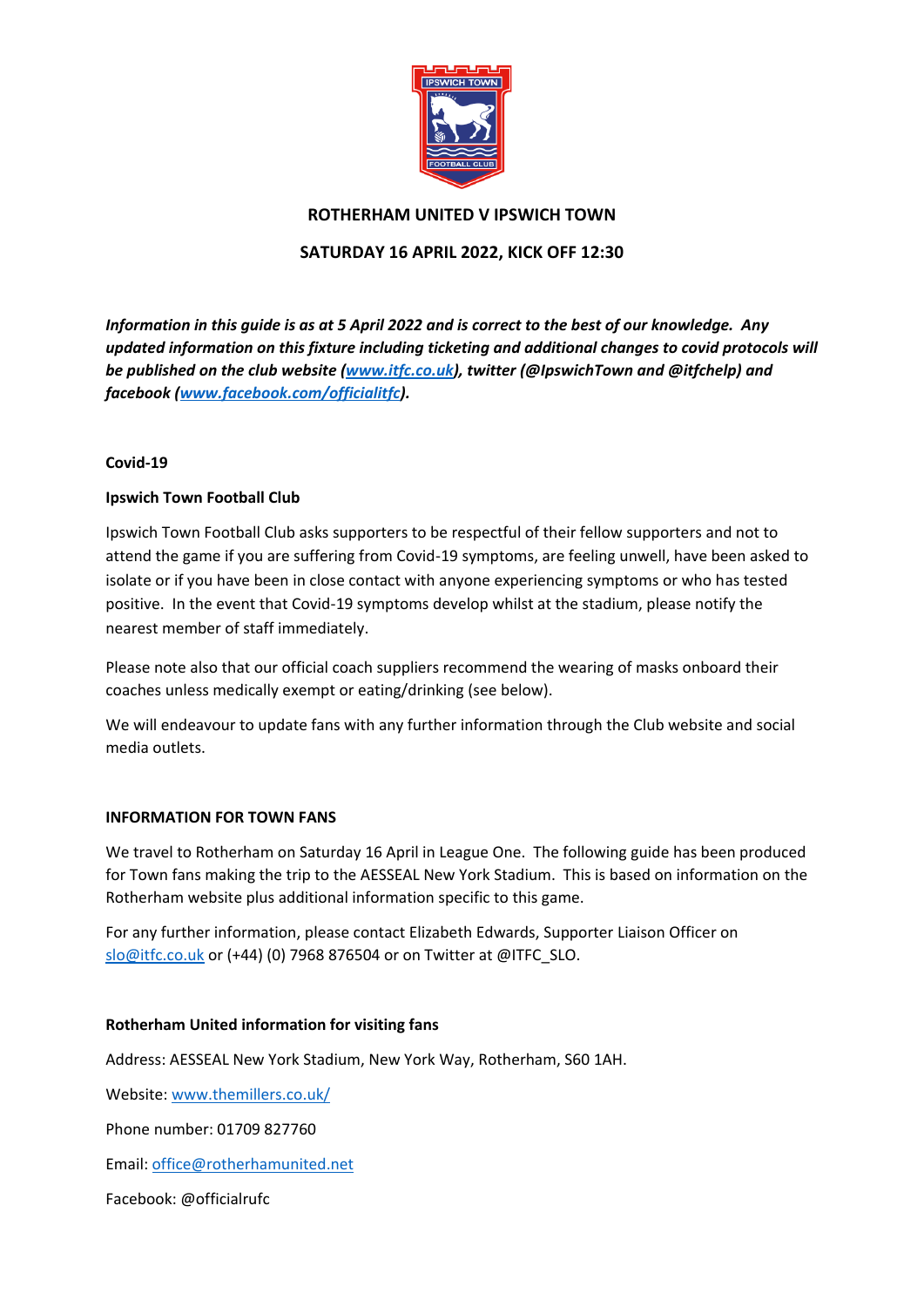Twitter: @OfficialRUFC

Supporter Liaison Officer: John Bird, email [supporterservices@rotherhamunited.net](mailto:supporterservices@rotherhamunited.net)

Disability Liaison Officer: John Bird, phone 01709 827768 or email [dlo@rotherhamunited.net](mailto:dlo@rotherhamunited.net)

The Rotherham United information for away fans can be found here:

Rotherham United - [Away Fans Information](https://www.themillers.co.uk/fans/away-fans/)

Additional information for disabled supporters (covers home and away) can be found here:

Rotherham United - [Disabled Supporters](https://www.themillers.co.uk/tickets/disabled-supporters/)

[Football Ground Guide Website](http://www.footballgroundguide.com/) provides some information here:

[Football Ground Guide -](https://footballgroundguide.com/leagues/england/championship/new-york-stadium-rotherham-united.html) Rotherham United

We have picked out the key information for Town fans below and added other material based on our own experience of visiting the AESSEAL New York Stadium and information that is specific to our fans.

## **Specific information for Town fans:**

### *Ticket news*

Tickets are priced at £23 for adults with concession prices of £13 for seniors (60+), Forces and U22s, £8 for U18s and £1 for U13s. Please note that each ticket will also incur a £1.50 booking fee.

Subject to availability, tickets, which are on general sale, can be purchased at ITFC - [Tickets](https://tickets.itfc.co.uk/) or in Planet Blue.

*For this fixture we will be operating a 'Safe Seating Area' in the front rows of section 5. This area is suitable for older fans, families, those unable to stand for long periods of time and ambulant disabled fans. For supporters with tickets around the safe seating blocks please bear this in mind and respect those who want to sit at this game as we want everyone to enjoy the day safely.**If you would like a seat in the 'safe seating area' please contact the ticket office on 03330 05 05 03.*

For information on accessible seating or wheelchair spaces please contact ITFC's Disability Officer Lee Smith o[n lee.smith@itfc.co.uk](mailto:lee.smith@itfc.co.uk) or 01473 400556.

Note that the ticket enquiries line (03330 05 05 03) is for assistance only.

### **Travel to Rotherham**

# *PLEASE NOTE: Our coach suppliers recommend the wearing of masks onboard their coaches unless medically exempt or eating/drinking.*

Coach tickets are available to purchase at £26 for adults, £23 for seniors/U23s and £20 for U19s. Please note that each ticket will also incur a £1.50 booking fee.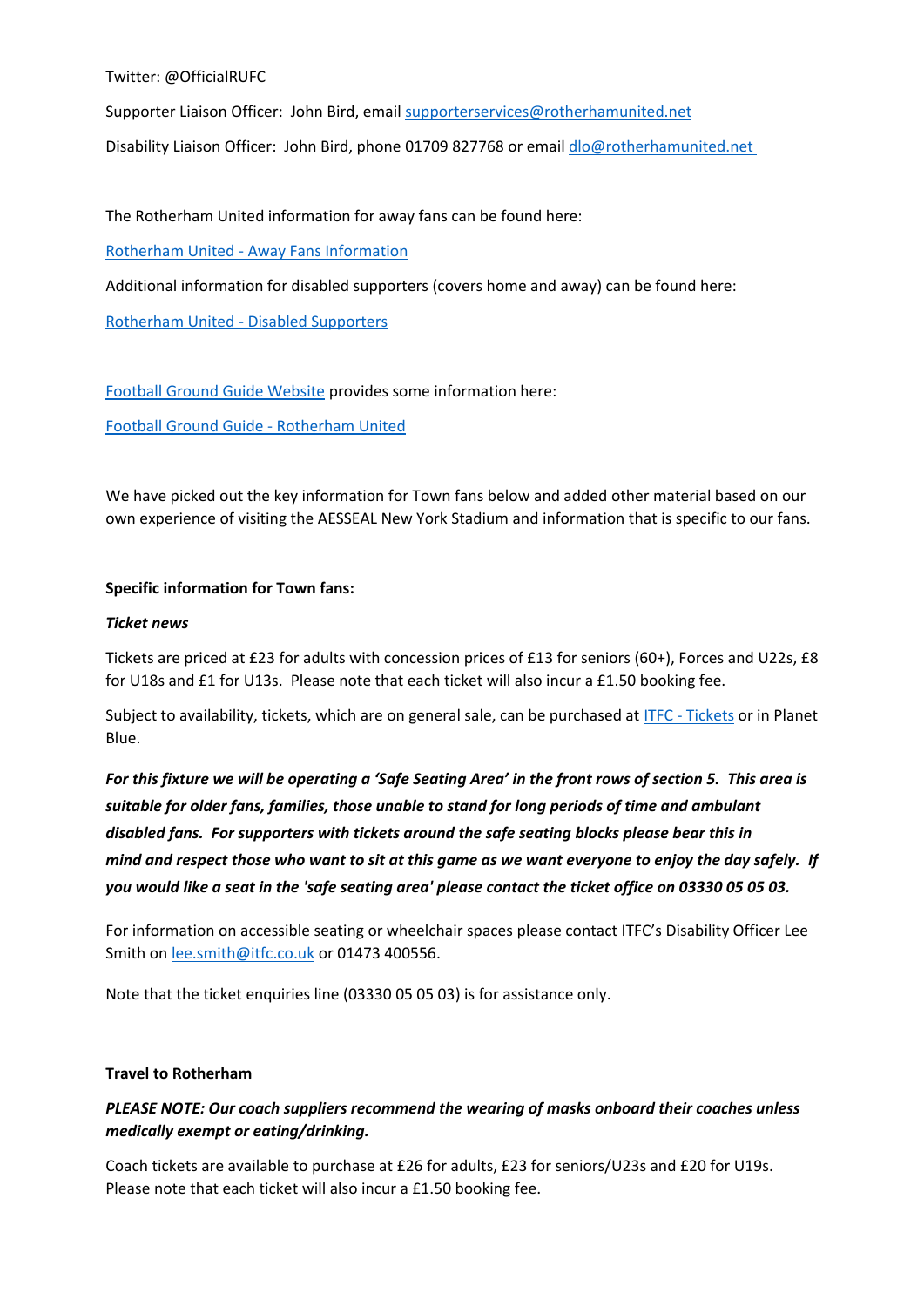Coaches will leave at 06:30 from behind the Sir Bobby Robson stand. Please ensure you are at Portman Road at least 15 minutes before this.

Coaches will pick-up at Stowmarket, Bury St Edmunds and Newmarket with prior arrangement – please ensure you indicate this when you book your ticket.

Note that all official coaches are non-smoking and the consumption of alcohol and hot food on board is strictly forbidden. Under 16s cannot travel without an accompanying parent/guardian. Please make sure you are aware of the Terms & Conditions prior to travelling: [Away Travel Terms and](file:///C:/Users/altpi/Downloads/Away%20Travel%20Terms%20and%20Conditions)  **[Conditions](file:///C:/Users/altpi/Downloads/Away%20Travel%20Terms%20and%20Conditions)** 

#### *Car*

**Note: There is now a new stretch of A14 from Huntingdon to Cambridge, beginning a few miles south of the previous A1/A14 junctions. The signage is clear, but, if you haven't updated your SatNav, then do pay attention! In particular, heading west from Cambridge, you now keep right to stay on the A14. Heading east off the A1, the junction to join the A14 is several miles to the south of the previous road. The new road adds several miles but is much quicker and less prone to hold-ups.** 

The Sat Nav postcode for the AESSEAL New York Stadium is S60 1AH, but you may want to use the postcode for your chosen car parking option.

To get to Rotherham, the most direct road route is to take the A14 and join the A1 north. From the A1 join the A57 to the M1. Exit the M1 at Junction 33 and take the  $3<sup>rd</sup>$  exit, signposted A630 Rotherham. At the first roundabout with the junction of A631 take the  $1<sup>st</sup>$  exit. At the next roundabout (Canklow roundabout) take the  $2^{nd}$  exit and at the next roundabout (Ickles roundabout) take the  $2^{nd}$  exit. After the first set of traffic lights move into the right-hand filter lane which comes back on yourself – take the first left into Main Street. Turn right onto Don Street after the council offices and follow the signs for Town Centre Parking.

The journey normally takes a bit over 3 hours, but it's best to allow longer in case of delays and with the game taking place on Easter Saturday.

We generally recommend allowing at least an hour beyond the AA / Google / SatNav suggested journey time.

### *Parking*

There is no car parking for away fans at the ground, with the exception of pre-agreed disabled parking (see below).

Around the ground there are a number of private parking areas, including a pay and display on Sheffield Road (S60 1DA) and an NCP in the town centre. There are numerous other car parks around the town centre, including one near the bus station, which exits onto the main road out of town.

Rotherham United also recommend the Forge Island car park which is situated across from the stadium. The post code is: S60 1EJ.

There is some street parking around the area of the old Millmoor ground, which is around a 15-minute walk from the away turnstiles.

For a full list of car parks in Rotherham, [see](https://www.rotherham.gov.uk/directory/3/car-parks-in-rotherham/category/4) the link below:

[Rotherham -](https://www.rotherham.gov.uk/directory/3/car-parks-in-rotherham/category/4) Car Parks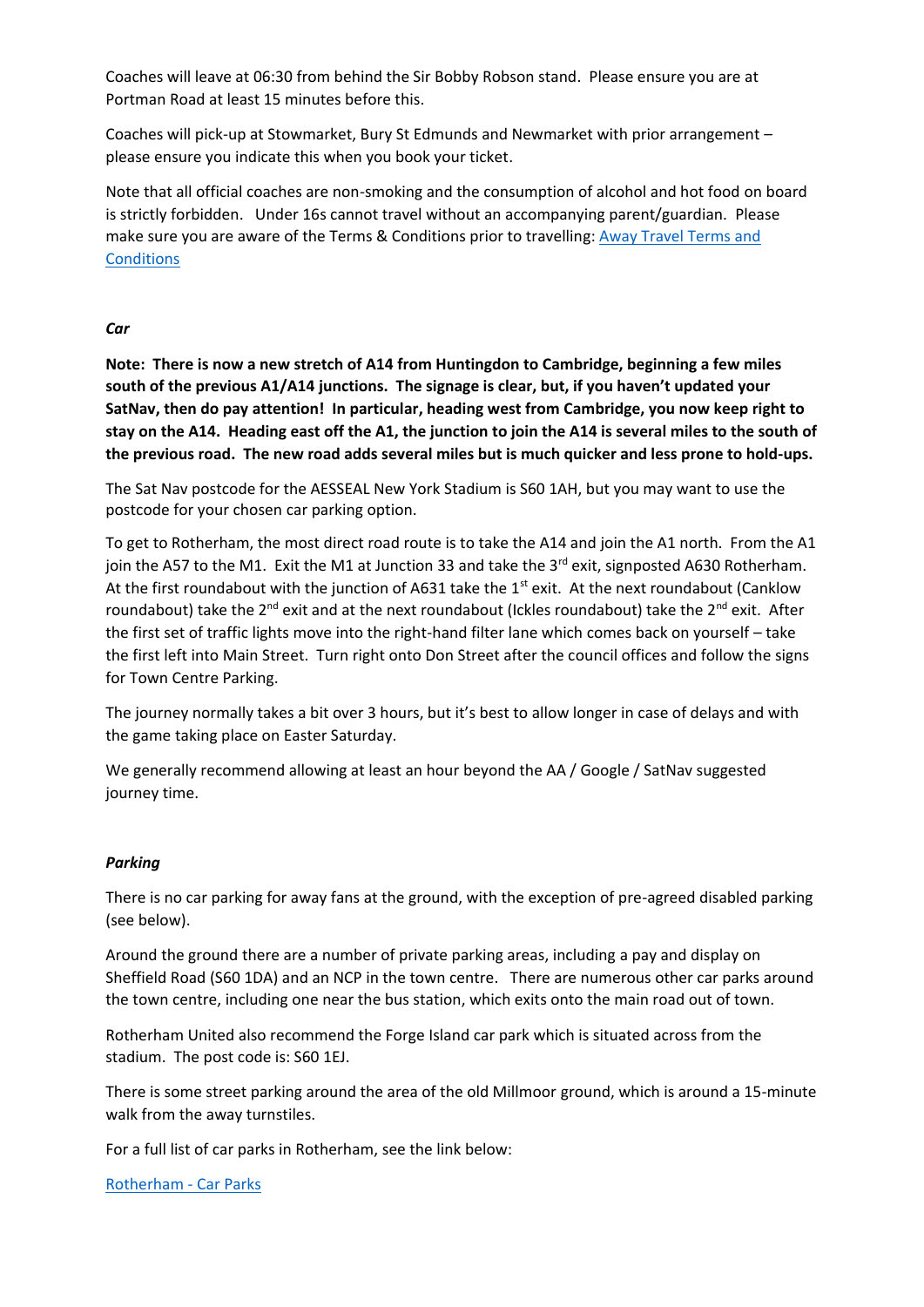## *Disabled Supporters Parking*

Car parking can be purchased by calling the Red and White Shop on 01709 827768 or by emailing the Rotherham Disability Liaison Officer o[n dlo@rotherhamunited.net.](mailto:dlo@rotherhamunited.net) The charge is £5 payable in advance. Note that the Rotherham website states that the car park closes an hour before kick off.

Alternatively, contact ITFC's Disability Liaison Officer Lee Smith on 01473 400556 or by email on [disability@itfc.co.uk.](mailto:disability@itfc.co.uk)

## *Train*

*Note 1: Note that a number of rail companies, including Greater Anglia, are operating amended services at the moment. As such, online timetables may not reflect the actual services being offered. Please check your planned journey shortly before you travel, and be prepared to be flexible over timings.* 

## *Note 2: There are no planned engineering works on the day of the game.*

There are potentially two rail route options, cross-country and via London. Both will require an early start with kick-off being at 12:30.

The outward journey time is around 4 hours 20 minutes whichever route you take.

Cross-country, there is a train from Ipswich at 06:00. Changing at Peterborough, Retford and Sheffield you should arrive into Rotherham Central at 10:18. There is a later train from Ipswich at 07:58 but, with changes at Peterborough and Doncaster, is not scheduled to arrive in Rotherham until 11:57 which doesn't allow for any potential delays.

After the game, there are cross-country options leaving Rotherham at 15:19 and 15:45. The earlier train involves changes at Doncaster and Peterborough whilst the later train involves changes at Meadowhall, Doncaster and Peterborough. Both options connect to the same service out of Doncaster and arrive back into Ipswich at 19:27.

The second option is via London. The 06:41 train from Ipswich will connect to the 08:33 from London Kings Cross to Doncaster. This connects to a train at 10:35 from Doncaster which arrives into Rotherham at 10:57. To get from London Liverpool Street to Kings Cross take the Circle or Metropolitan Lines. Note that the Hammersmith & City Line will not be running.

After the game, the first train out that connects on to London is at 14:58, with changes at Meadowhall and Doncaster, arriving into Kings Cross at 17:31. Or you can change at Sheffield and arrive into St Pancras at 17:36. The 15:19 from Rotherham is also a good option, with a single change in Doncaster and arrival into Kings Cross at 17:39. All of these connect to the 18:30 out of Liverpool Street, arriving into Ipswich at 19:35.

Later on, there are trains from Rotherham at 15:45, 16:19 and 16:58. Leaving at 15:45 there are two options. The first involves changes at Meadowhall, Doncaster, Stevenage and Farringdon, where you pick up the underground to Liverpool Street. This connects to the 19:02 from Liverpool Street to Ipswich, arriving into Ipswich at 20:05. The second involves changes at Meadowhall and Doncaster where you pick up a train to London Kings Cross. This connects to the 19:04 to Ipswich, arriving into Ipswich at 20:26. The 19:19 goes via Doncaster and London Kings Cross and the 16:58 goes via Sheffield and London St Pancras International. These connect to the 19:30 and 20:30 trains from Liverpool Street arriving into Ipswich at 20:38 and 21:38 respectively.

Whatever your travel plans, you should check [www.greateranglia.co.uk](http://www.greateranglia.co.uk/) or your usual train operator website for updated times.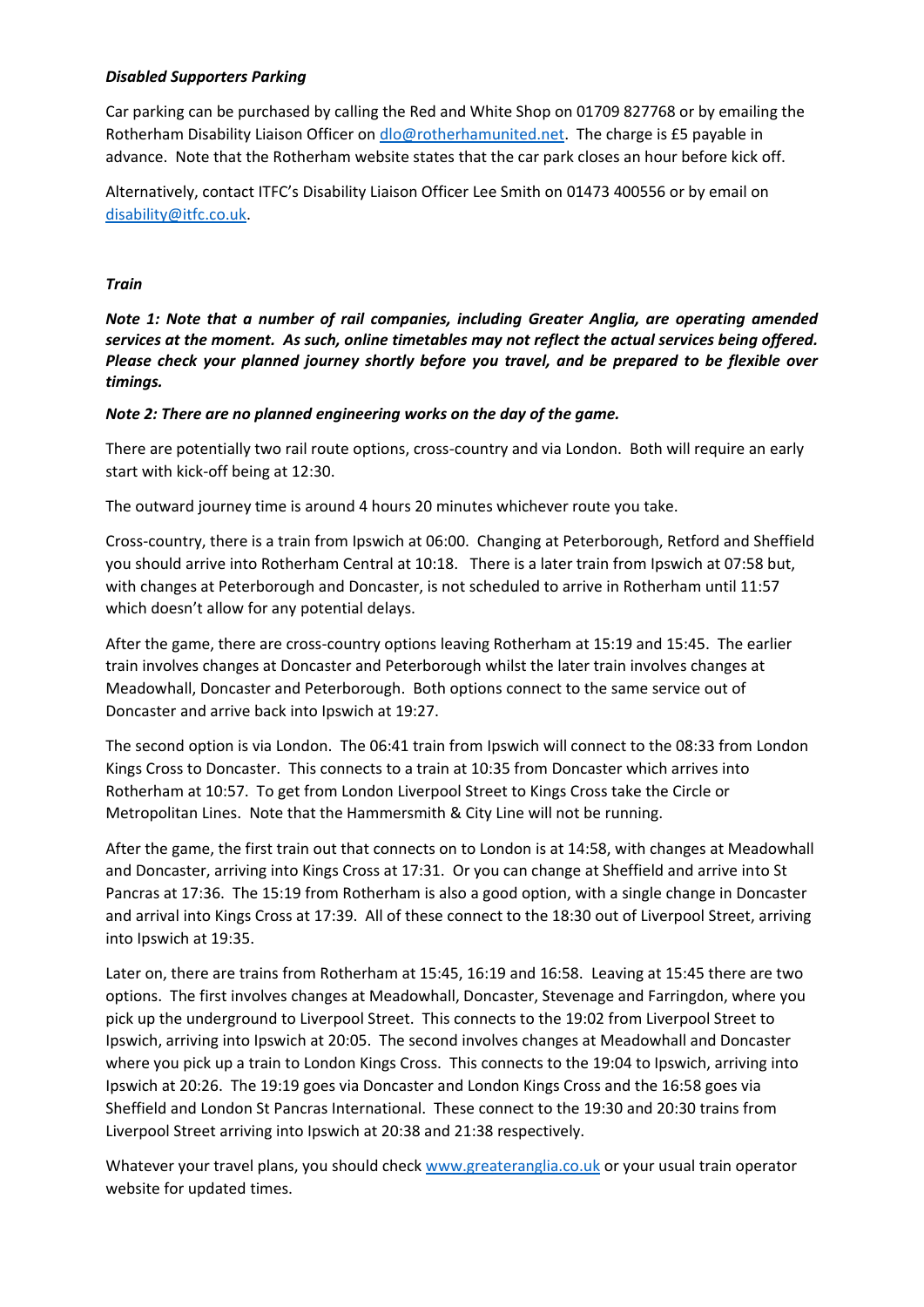## *Getting from the railway station to the ground*

Rotherham railway station is about a ten-minute walk from the ground. There is clear signage to the ground from the station. As you come out of the main station entrance immediately turn right onto Central Road. The road becomes more of a path. At the end turn right and then left into The Statutes. Turn right onto Main Street. Cross Main Street and take the path on the left to the ground.

## **Pubs**

With kick-off at 12:30 there won't be much time for a drink before the game.

Last time we visited Rotherham the Bridge Inn (1 Greasbrough Rd, Rotherham, S60 1RB), which is usually considered the away pub, was closed. We don't know whether it will be open before the game. It is about a ten-minute walk to the stadium and offers Old Mill Brewery real ale as well as guest beers.

There are a number of pubs and bars in the town centre that allow both home and away supporters. The Bluecoat (The Crofts, Rotherham S60 2DJ) is a JD Wetherspoons.

## **Rotherham Town Centre**

Rotherham town centre is in walking distance of the stadium and railway station. The Rotherham Minster is right in the heart of the town. As well as shops, including independent retailers, there is a choice of cafes and restaurants.

## **At the ground**

### *Commentary for blind/partially sighted supporters*

Rotherham provide commentary for blind or partially sighted supporters. The headsets are required to be booked 24 hours in advance of the fixture by emailing [supporterservices@rotherhamunited.net.](mailto:supporterservices@rotherhamunited.net) A deposit will be required for the head set on the day of the match. They can be collected from the main reception.

### *Sensory Bags*

The club provide sensory bags for supporters who may require them. The sensory bags are required to be booked 24 hours in advance of the fixture by emailing [dlo@rotherhamunited.net.](mailto:dlo@rotherhamunited.net)

A deposit will be required for the head set on the day of the match. They can be collected from the main reception.

### *Away end*

We will be located in the Mears South Stand. Turnstiles will open 90 minutes before kick-off.

*As mentioned above, we will be operating a 'Safe Seating Area' in the front rows of section 5. This area is suitable for older fans, families, those unable to stand for long periods of time and ambulant disabled fans. For supporters with tickets around the safe seating blocks please bear this in*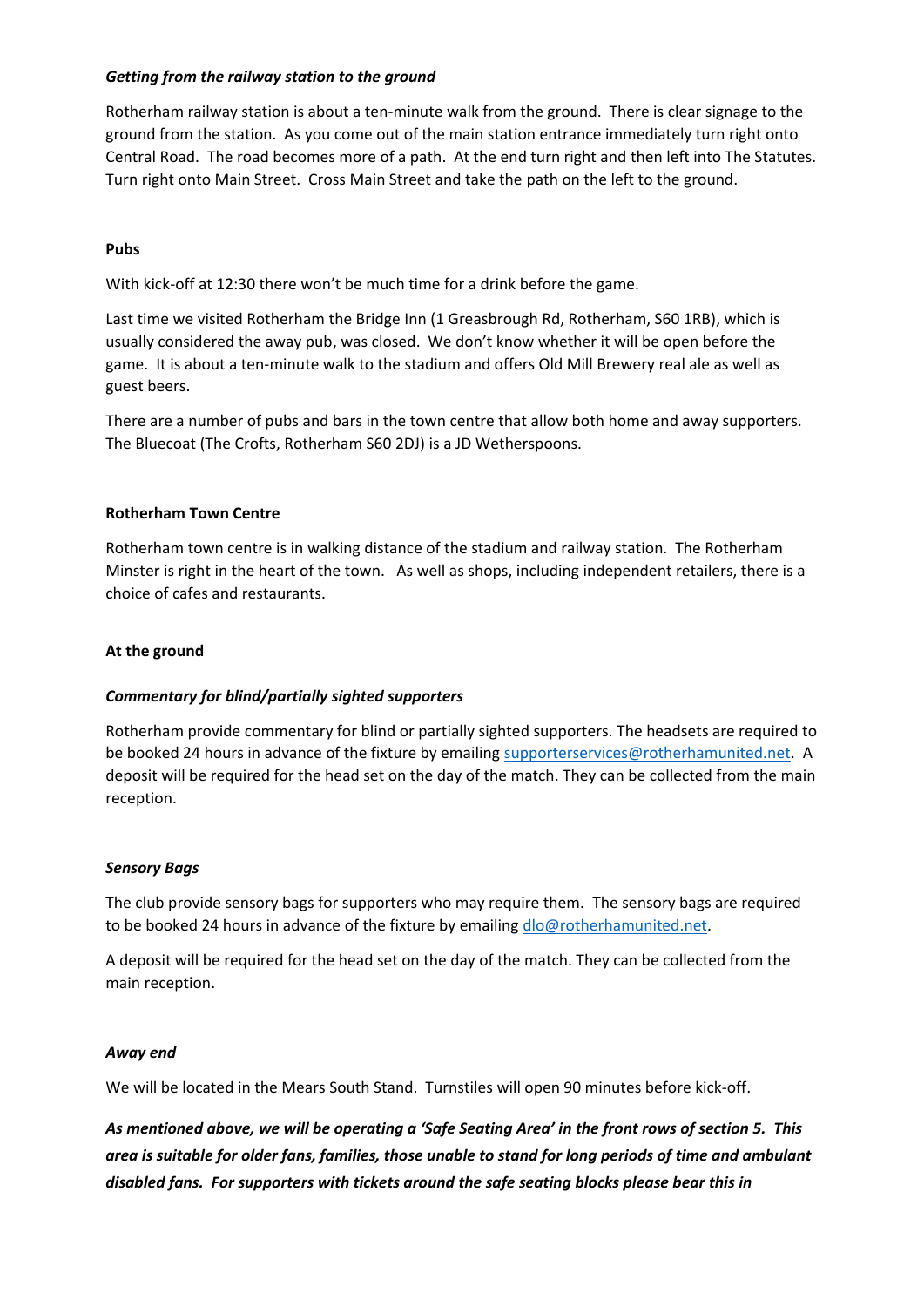*mind and respect those who want to sit at this game as we want everyone to enjoy the day safely.**If you would like a seat in the 'safe seating area' please contact the ticket office on 03330 05 05 03.*

#### *Flags and Banners*

Flags and banners are permitted inside AESSEAL New York Stadium provided that they are accompanied with an appropriate fire certificate and they do not display any offensive or inappropriate messages.

If you are unsure whether your flag will be granted access, please email our Safety Officer Julie Nichol on [jnichol@rotherhamunited.net.](mailto:jnichol@rotherhamunited.net)

#### *Drums*

Drums are not permitted in the stadium by either sets of supporters.

If you are unsure whether your flag will be granted access, please email our Safety Officer Julie Nichol on [jnichol@rotherhamunited.net.](mailto:pdavis@rotherhamunited.net)

#### *Security*

Supporters can expect to be searched as they enter the stadium.

#### *Pyrotechnics*

As with all grounds and to comply with legislation, the use of pyrotechnics or even trying to get them into the stadium is a criminal offence and will not be tolerated.

#### *Programmes*

Programmes can be purchased outside the stadium.

#### *Food and Drink facilities*

A wide range of food and drink is on offer in the kiosks on the concourse. The following table indicates prices in the away concessions (Source: Rotherham United website).

#### **Food**

Steak & Kidney Pie: £3.70 Meat & Potato Pie: £3.70 Chicken Balti Pie: £3.70 Cheese & Onion Pie: £3.70 Sausage Roll: £3.20

Hot Dog: £4.20 Cheese burger: £4.20

Burger: £4.20